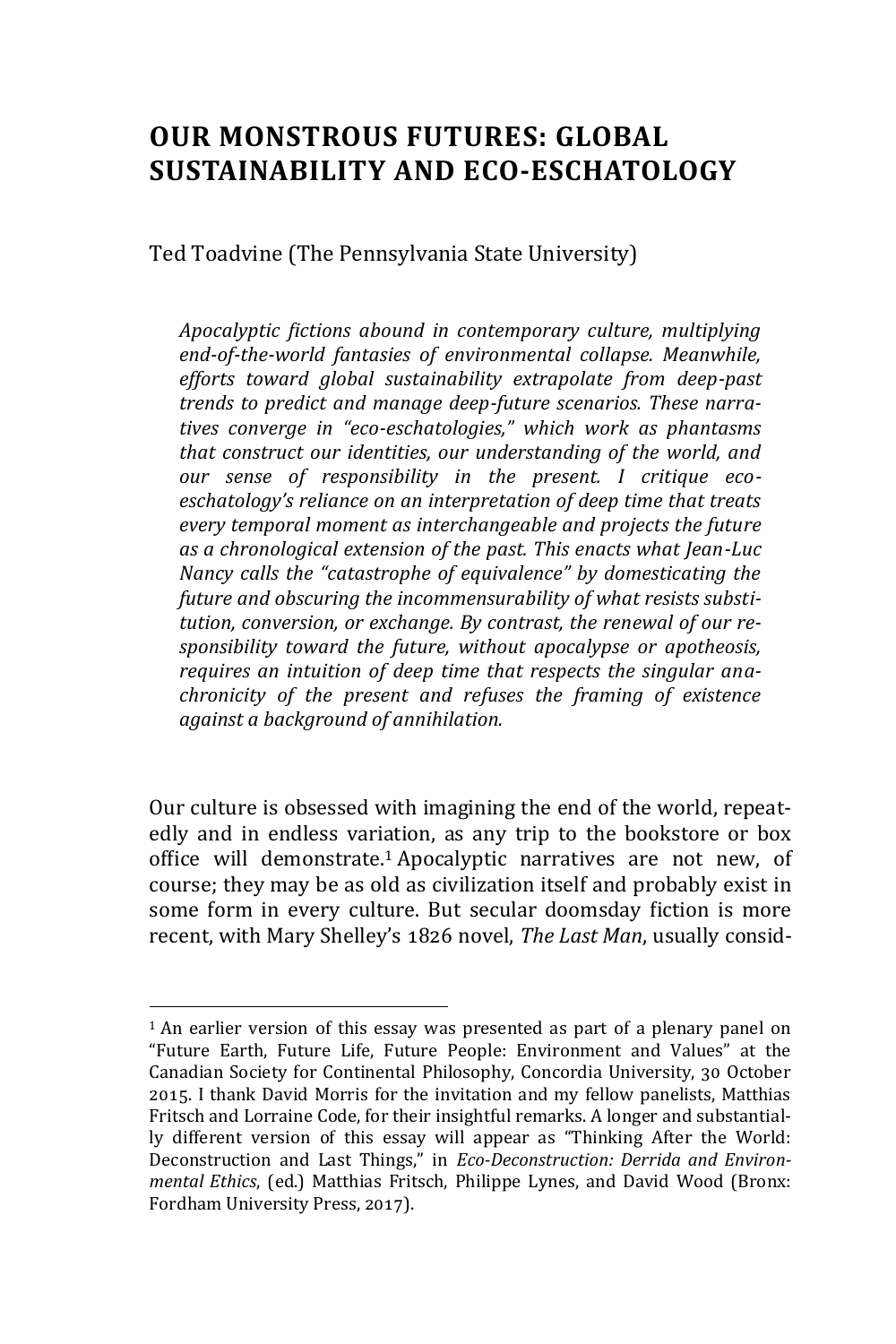ered the first major example.<sup>2</sup> Critics hated Shelley's novel at the time, and it was soon forgotten, but the genre gained wide popularity in the 1890s that has continued to the present. At the turn of the 20th century, most doomsday scenarios imagined that humankind would be wiped out by natural causes: plagues, earthquakes, floods, giant storms, and so on. But since the first world war, most have imagined us destroying ourselves, usually in wars with technologically advanced weapons.

Since the 1960s, in the wake of Rachel Carson's *Silent Spring*, our fictional visions of the end of the world have been increasingly inspired by anthropogenic ecological disasters, and with the end of the Cold War, these seem to have displaced nuclear catastrophe as our favorite doomsday scenario, with the currently popular subgenre of "cli-fi" as the latest flavor. A long list of recent films might begin with *Mad Max, Waterworld*, *The Day After Tomorrow*, *Elysium, Snowpiercer*, *Into the Storm*, *Interstellar*. Many other films surely come to mind, and many more are sure to follow well after this writing.

Why do we take so much pleasure in these doomsday scenarios that we return to them again and again for yet another variation on civilization's collapse? The answer is undoubtedly complicated and layered. There may be a bit of Schadenfreude at work, repressed hostility or misanthropy finding an outlet, or some righteous sense of retribution when the obligatory deniers get their "told you so" moment. But we also identify with the typically rag-tag band of survivors, the ones who get to start civilization over with a clean slate and finally get it right, as they rediscover true community in the face of overwhelming odds (much like the real-life disaster communities that Rebecca Solnit describes in *A Paradise Built in Hell*3). Suddenly, our idiosyncratic skills and training, our unique contribution to the survival of the group and the species, our personal memories of what came before take on a magnified importance—if we are, indeed, one of the last humans left alive to rebuild the world. Or, at another level, perhaps, as Warren Wagar puts it, "Stories of the world's end are something like Grimms' Tales for grown-ups," therapeutically build-

<sup>2</sup> Mary Shelley, *The Last Man*, (ed.) Morton D. Paley (Oxford: Oxford Paperbacks, 1998). For an insightful discussion of the historical sources and early development of secular eschatological fiction, including the influence of Shelley, see W. Warren Wagar, *Terminal Visions: The Literature of Last Things* (Bloomington: Indiana University Press, 1982).

<sup>3</sup> Rebecca Solnit, *A Paradise Built in Hell: The Extraordinary Communities That Arise in Disaster* (New York: Penguin Books, 2010).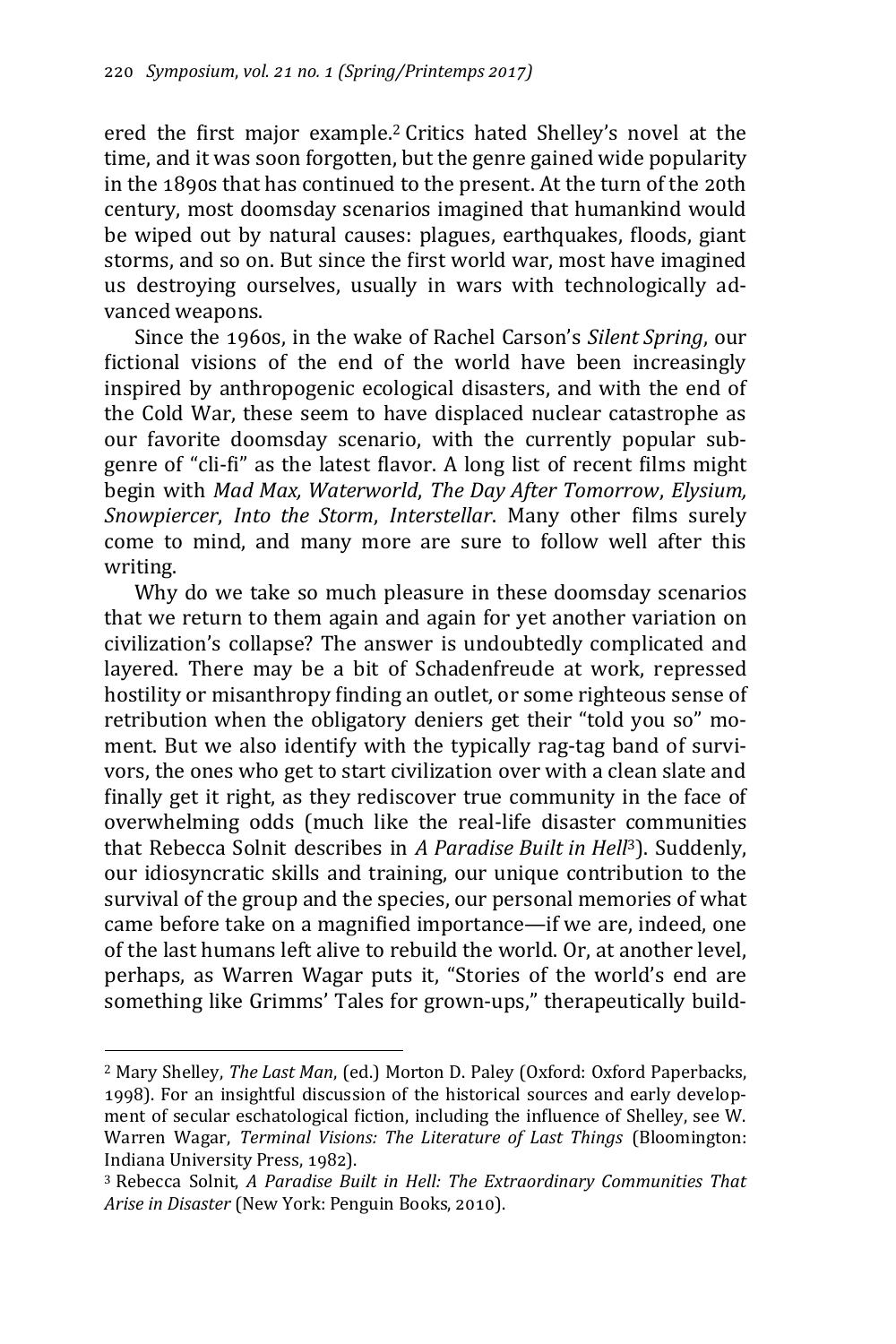ing our self-confidence so that we can face our fears when the "real thing" finally comes along.<sup>4</sup>

So far I have been referring to dystopian *fiction*, but actual predictions of ecological disaster also share in the appeal of the apocalyptic narrative: the accumulating biotoxins of *Silent Spring*, the population "bomb," the hole in the ozone layer, biodiversity collapse, genetic engineering gone awry, and so on. In fact, this narrative might be essential to environmentalism's efforts to "save the world," and the religious overtones here are not irrelevant. My favorite recent example is from journalist Bill McKibben, who has said in numerous interviews that mining the remaining bitumen from Alberta's tar sands would mean "game over for the planet." (McKibben attributes this line to climate scientist James Hansen, even though Hansen's own published phrase was actually "game over for the climate."5) There are two distinct points to recognize here: First, environmental prophesies and eco-dystopian fiction share a common eschatological narrative with roots in shared cultural sources, and they have fed and borrowed from each other to the point where they can no longer rigorously be distinguished. I will call this the "eco-eschatological" narrative.

Second, whether presented as fact or fiction, such narratives are phantasms, fables that we tell ourselves about the future that reflect our investments and anxieties in the present, and that consequently construct our current identities and institutions. I am thinking here of a similar point made by Jacques Derrida at a colloquium on Nuclear Criticism five years before the opening of the Berlin Wall, where he characterizes the prospect of total nuclear war as a "phantasm of remainderless destruction."<sup>6</sup> By naming nuclear war a "phantasm," Derrida was not at all denying the reality of stockpiled weaponry nor the plausibility that this weaponry might be deployed with catastrophic consequences. His point was rather that such a war is "fabulously textual"—not only because of the weapons themselves rely on

<sup>4</sup> See Wagar, *Terminal Visions*, 96.

<sup>5</sup> McKibben is quoted as attributing this phrase to a conversation with climate scientist James Hansen in Jane Mayer, "Taking it to the Streets," *The New Yorker*, 28 November 28 2011 [www.newyorker.com/magazine/2011/11/28/taking-itto-the-streets]. Hansen's own published remarks instead use the phrase "game over for the climate." See Hansen, "Game Over for the Climate," *The New York Times*, 9 May 2012 [www.nytimes.com/2012/05/10/opinion/game-over-forthe-climate.html].

<sup>6</sup> See Derrida, "No Apocalypse, Not Now: Full Speed Ahead, Seven Missiles, Seven Missives," in *Psyche: Inventions of the Other, Volume 1*, (ed.) Peggy Kamuf and Elizabeth Rottenberg (Stanford: Stanford University Press, 2007), 396.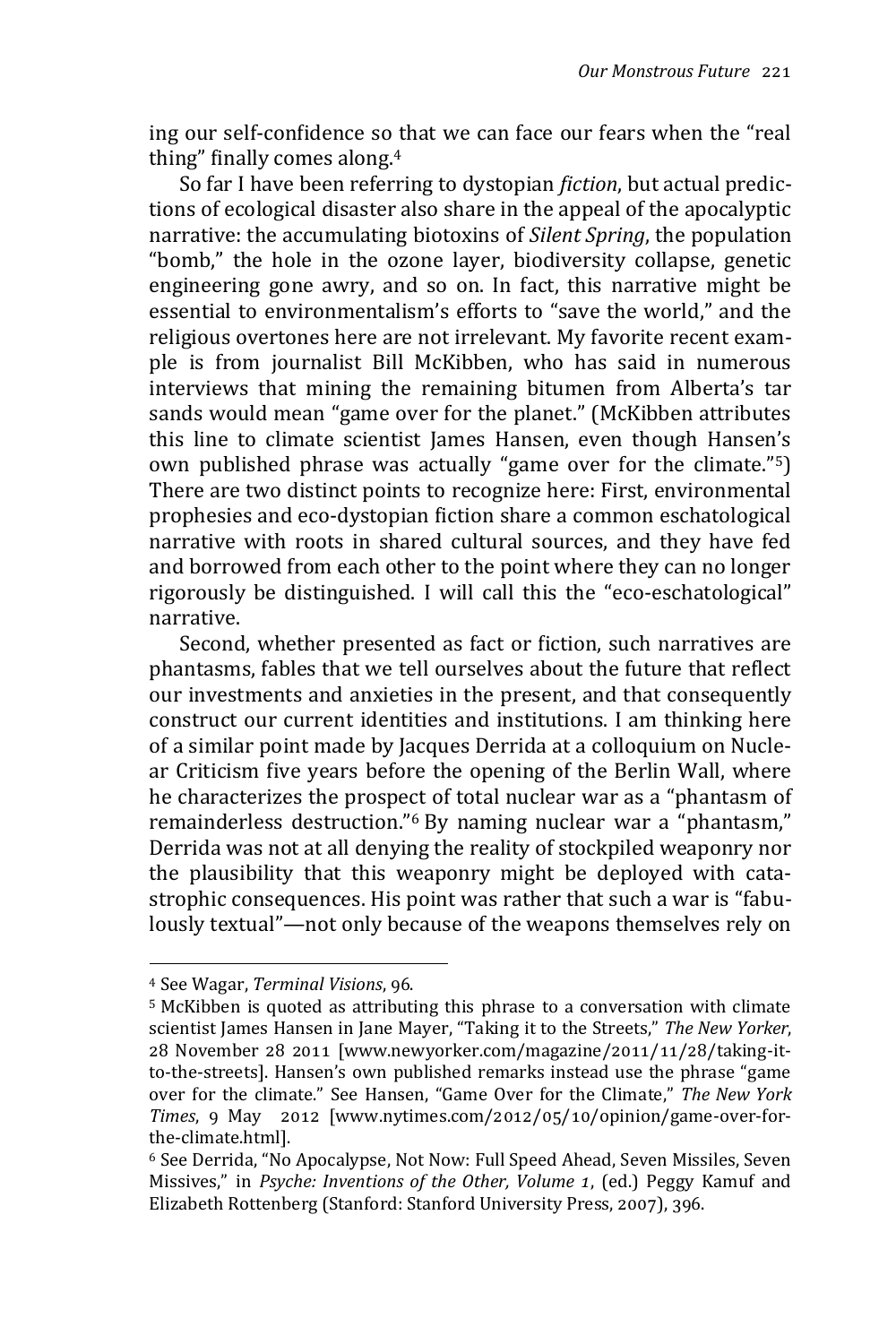codes and texts of all sorts, and because the strategies of deterrence were themselves textual games, but most importantly because total nuclear war has never yet taken place: in Derrida's worlds, it "has existence only by means of what is said of it and only where it is talked about."<sup>7</sup> In other words, nuclear catastrophe is a tale that we tell ourselves, and nevertheless—or precisely for this reason—it effects a positive construction of present reality, so that all of human society is marked by it directly or indirectly, leading to what Derrida could, in 1984, call the "general institution of the nuclear age."<sup>8</sup> From Derrida's point of view, the fact that nuclear catastrophe is fabulously textual means that humanists like ourselves, as experts on discourses and texts, are particularly responsible for thinking it through: as he writes, "The terrifying 'reality' of nuclear conflict can only be the signified referent, never the real referent (present or past) of a discourse or a text. At least today. And that gives us to think the *today*, the presence of this present in and through this fabulous textuality."<sup>9</sup>

My claim is that ecological disaster, including climate collapse, is fabulously textual in precisely this sense. Turning our attention, as humanists and philosophers, to eco-eschatology as a phantasm implies no skepticism, then, about the very real dangers that we face. Instead, it may be the only responsible way to think the present insofar as it is constructed through our fables about the future. That is, we must grasp how our thinking of the ecological present is shaped by eco-eschatological narratives.

One interesting characteristic implication of the ecoeschatological narrative is its suspension of the present between a geologically deep past and an indefinitely distant future. I have already mentioned Mary Shelley's 1826 novel, *The Last Man*, as the first major work of secular eschatological fiction. Set in the late 21st century and putatively based on ancient prophetic writings, the novel tells the tale of the destruction of the human race by a global plague, leaving the last survivor, based autobiographically on Shelley herself, to wander the world alone. It is hardly coincidental that Shelley's novel appeared just as biologists were coming to accept Georges Cuvier's evidence, based on reconstruction of the fossilized skeletons of such creatures as mammoths and mastodons, that the world was once populated with creatures that had subsequently gone extinct. Cuvier intended these findings to "burst the limits of

<sup>7</sup> *Ibid*., 393

<sup>8</sup> *Ibid*., 394

<sup>9</sup> *Ibid*., 393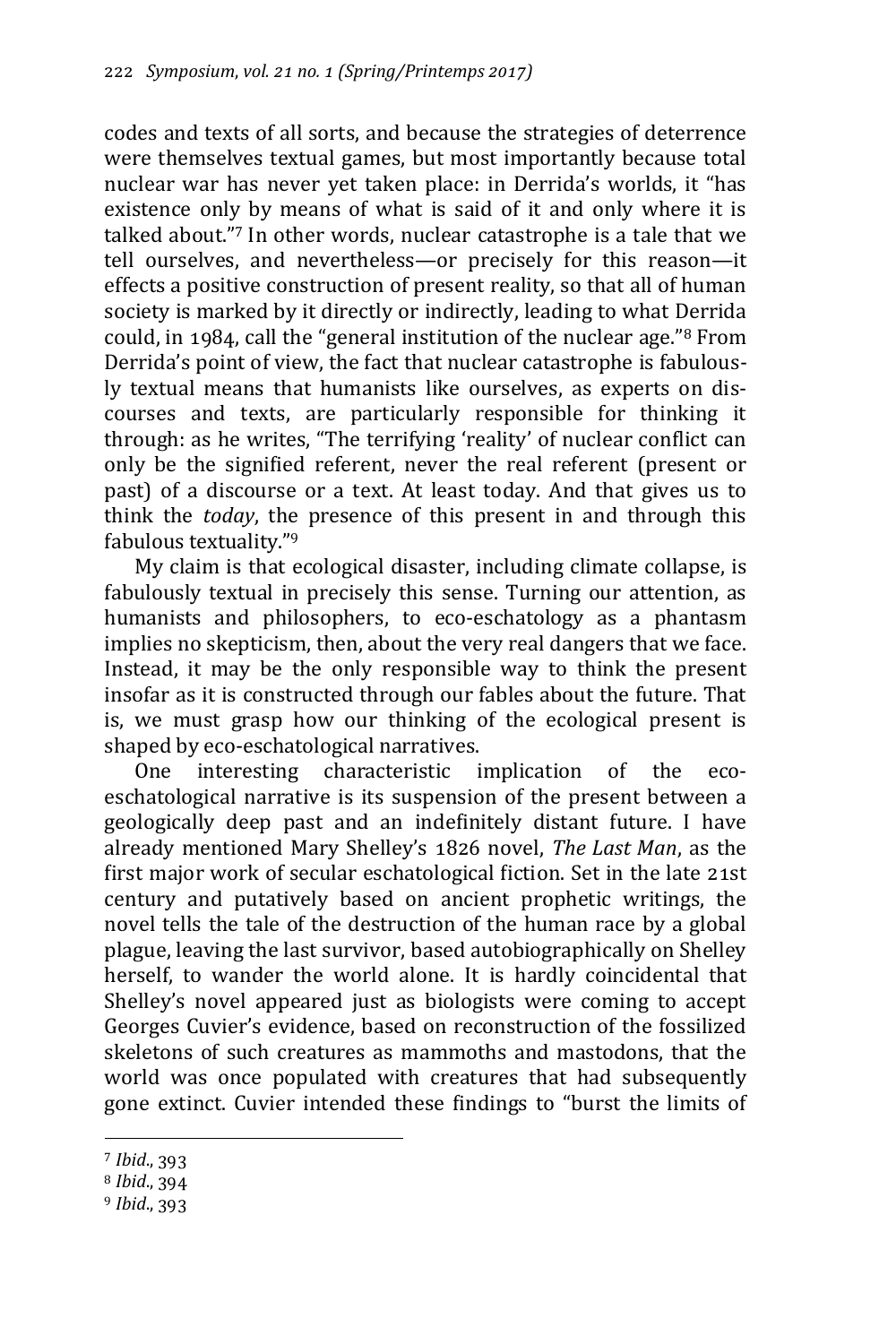time," just as scientific genius had "burst the limits of space," by providing a window into the "former world," a world prior to all human history, that he believed had been catastrophically destroyed.<sup>10</sup> Surely if a natural catastrophe could drive so many other species to extinction and bring their entire world to an abrupt end, then the same could be imagined for our species; our world must be equally precarious and finite, and our days on Earth similarly numbered. This construction of our present as suspended between prehistorical catastrophe and anticipated extinction continues to shape contemporary discussions of climate collapse, as we see, for example, in astrophysicist Neil de Grasse Tyson's remarks on the National Geographic television series *Cosmos*:

[W]e're dumping carbon dioxide into the atmosphere at a rate the Earth hasn't seen since the great climate catastrophes of the past, the ones that led to mass extinctions. We just can't seem to break our addiction to the kinds of fuel that will bring back a climate last seen by the dinosaurs, a climate that will drown our coastal cities and wreak havoc on the environment and our ability to feed ourselves… The dinosaurs never saw that asteroid coming. What's our excuse<sup>711</sup>

As a more concrete example of what I am calling the "temporal suspension" of the present, consider current efforts toward global sustainability that extrapolate from deep-past trends to predict and manage far-future scenarios, thereby tacitly assuming that our responsibility toward future generations is to sustain the world in a state that as much as possible resembles our present. One example would be ongoing efforts to establish permanent repositories for radioactive waste, which must avoid human intrusion and environmental degradation on the scale of tens of thousands or even millions of years. The field of "nuclear semiotics" emerged from the efforts of the Human Interference Task Force, convened by the US Department of Energy in the 1980s with the charge of devising a warning system to dissuade future generations from tampering with repositories of toxic waste for at least the next 10,000 years, roughly

<sup>10</sup> Georges Cuvier, *Recherches sur les ossements fossiles de quadrupèdes*, Vol. 1 (Paris: Deterville, 1812), 3, 70. See also Martin Rudwick's reconstruction of this intellectual history in *Earth's Deep History: How It Was Discovered and Why It Matters* (Chicago: University of Chicago Press, 2014), especially Chapter 5.

<sup>11</sup> Quoted in Chris Mooney, "Finally, Neil deGrasse Tyson and 'Cosmos' Take on Climate Change," *Mother Jones*, 5 May 2014 [www.motherjones.com/ environment/2014/05/neil-tyson-cosmos-global-warming-earth-carbon]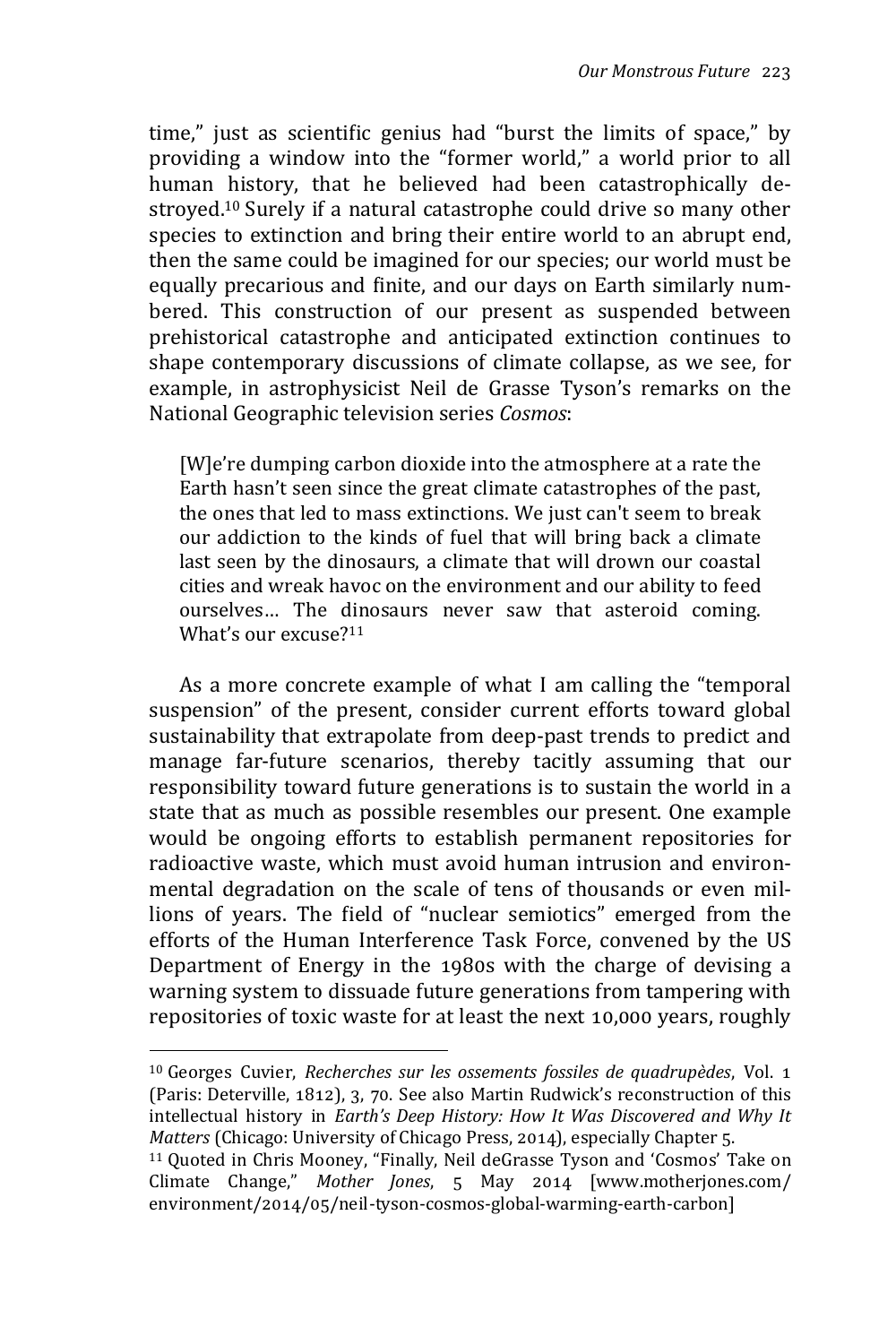twice the length of written human history. Interestingly, the Task Force included speculative fiction authors alongside linguists, anthropologists, and natural scientists.<sup>12</sup> Today, the Greenland Analogue Project studies the deep history of ice sheets on Greenland's western coast to design the first operational geological repository for high-level radioactive waste, scheduled to open in Olkiluoto, Finland, within the next decade.<sup>13</sup> In this case, the effort is to ensure that a human and geological situation far in the future is sustained according to standards and expectations projected today.

A second, well-known example would be the economic practice of "discounting the future" to assess how much we should spend today to limit the future effects of climate change. According to recent predictions, even if we stop emitting greenhouse gases immediately, we will already have changed the climate for the next 2000 years.<sup>14</sup> But if we calculate the future growth of the world's economy on the basis of past trends, then the people of the future will be increasingly richer than we are today. How much should we ask the (relatively) poorer people of today to sacrifice for the (relatively) richer people of tomorrow? The answer will vary depending on the "discount rate" that economists choose to apply, similar to money-market interest rates that track what investors are willing to pay today for a certain level of future benefits.<sup>15</sup> My point is that policy decisions and resource allocations being made today on an international scale rely on what I am calling the temporal suspension of the present between the deep past and far future. This suspension is a temporal fermata, a pause or interruption of the unfurling duration of the present that holds it projectively immobilized between the immemorial past and far future. In other words, this suspension commits us to more than a mere anticipation of future events; it restructures our very experi-

<sup>12</sup> I discuss this example briefly in "Apocalyptic Imagination and the Silence of the Elements," in *Ecopsychology, Phenomenology, and the Environment: The Experience of Nature*, (ed.) Douglas A. Vakoch and Fernando Castrillón, (Berlin: Springer, 2014), 211–21

<sup>&</sup>lt;sup>13</sup> For an interesting discussion of these efforts in relationship to deep time, see anthropologist Vincent Ialenti's National Public Radio series on deep time from September 2014 [http://www.npr.org/tags/347050105/deep-time].

<sup>14</sup> See Susan Solomon et al., "Irreversible climate change due to carbon dioxide emissions," *Proceedings of the National Academy of the Sciences*, vol. 106, no. 6 (2009): 1704–709; and Nathan P. Gillette et al., "Ongoing climate change following a complete cessation of carbon dioxide emissions," *Nature Geoscience*, vol. 4 (2011): 83–87.

<sup>&</sup>lt;sup>15</sup> For an accessible overview of ethical factors involved in setting the discount rate for climate intervention, see John Broome, "The Ethics of Climate Change," *Scientific American* (June 2008), 69–73.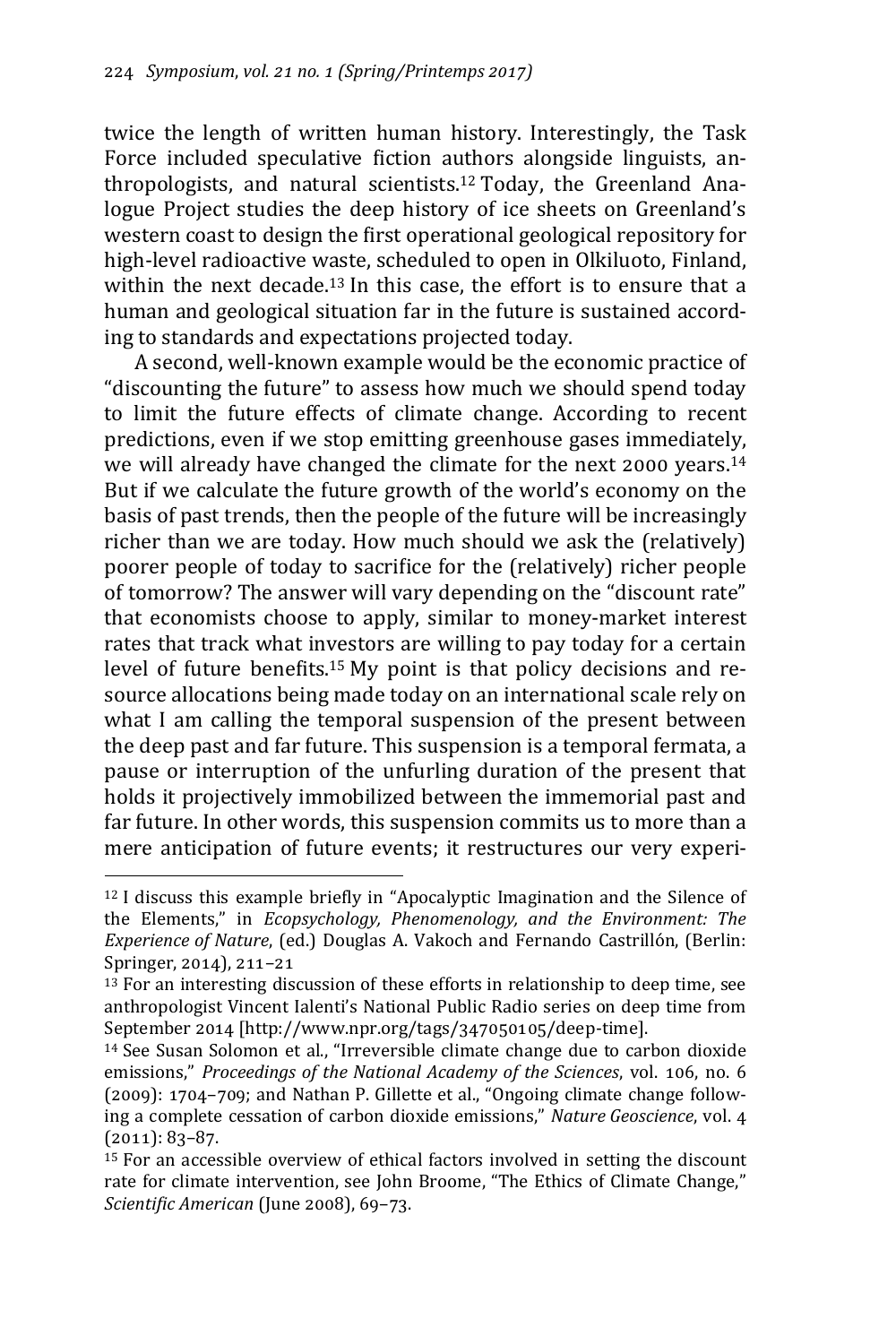ence of the singular present by silhouetting it against a background of geological eternity.

So, let me take a moment to tie things together a bit. First, I have suggested that our obsession with the end of the world, in the form of the eco-eschatological narrative that frames speculative fiction as well as environmental prediction, is a phantasm that reflects our desires and anxieties in the present, and that it leaves its mark, directly or indirectly, on our individual and collective identities, institutions, and sense of the world here and now. Second, I have proposed that this phantasm has a history, that it develops in parallel with the emerging conception of deep time: our awareness of an ancient geological past that precedes us opens our imaginations to an indefinitely distant future after us. And third, I have offered some contemporary examples of efforts to calculate and manage the distant future on the basis of the deep past. These examples tacitly embody an approach to *time* that is inseparable from the ecoeschatological narrative. That is, this conception of time lends our end-of-the-world fantasies their seductive force and ubiquity, even as, in return, these fantasies serve to perpetuate and reify this historically specific conception of time. My conviction is that these three points together raise some profound philosophical questions concerning how we understand the world, time, and responsibility. I turn now to a brief consideration of what I find troubling with this picture and then offer the barest hint for where we might start in formulating an alternative.

First, our efforts to calculate and manage the future by extrapolating from the past are an example of what Jean-Luc Nancy calls the "equivalence of catastrophes."<sup>16</sup> To see what he means by this, let us first recognize that there is no such thing today as a purely "natural" disaster. Every disaster, whatever its underlying cause, is inextricably natural, technological, social, economic, and political. Nancy is writing specifically about the Fukushima nuclear disaster, but many have said similar things about, for instance, Hurricane Katrina's landing on the Gulf Coast. The entanglement of our disasters is just the obverse of the complex and ever-deepening interdependence and interconnection of all of these systems—ecological, economic, technoscientific, sociopolitical, cultural, logical, and so on. Globalization is precisely the process of this ever-deepening interdependence,

<sup>16</sup> Jean-Luc Nancy, *After Fukushima: The Equivalence of Catastrophes*, (tr.) Charlotte Mandell (New York: Fordham University Press, 2015). Hereafter cited textually as AF.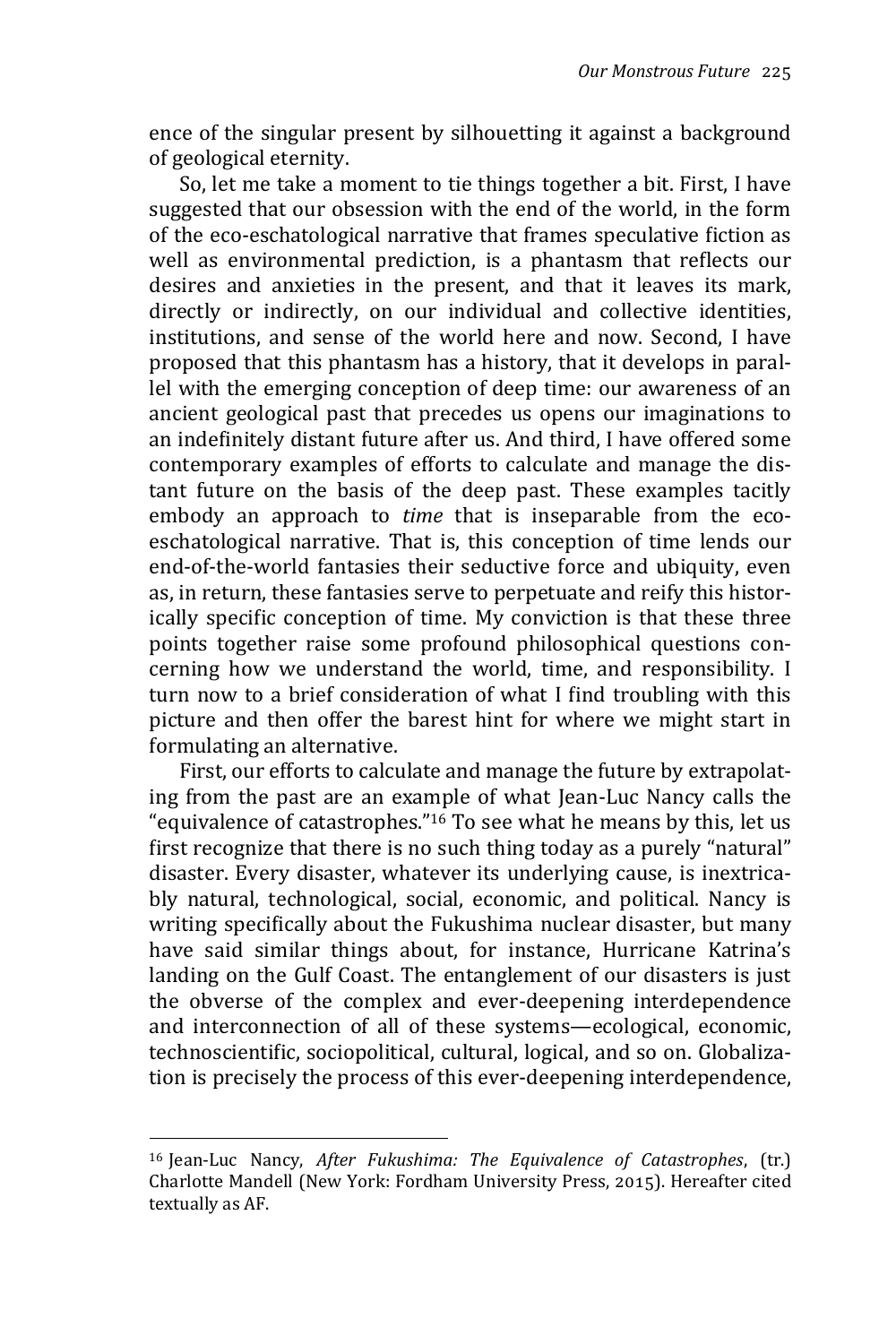which Nancy terms the "ecotechnical."<sup>17</sup> Now, in order for these systems to become dependent on each other, their processes and terms must necessarily be amenable to conversion, translation, substitution, and exchange across these linked domains. As Marx already pointed out, money serves as a "general equivalent," since every cost and benefit can be translated into monetary terms. Nancy's claim is that ecotechnics has generalized this notion of equivalence even further, so that "the regime of general equivalence henceforth virtually absorbs, well beyond the monetary or financial sphere but thanks to it and with regard to it, all of the spheres of existence of humans, and along with them all things that exist." (AF, 5) This is characterized, Nancy says, by a "limitless interchangeability of forces, products, agents or actors, meanings or values." (AF, 6) Now, if this general equivalence makes greater interdependence of all of our systems possible, then it is the reason why are catastrophes are uncontainable in their effects. But more than this, it is the general equivalence itself that is catastrophic, insofar as it inspires a proliferation of means and ends that are ultimately oriented toward no final end, no ultimate goal other than their own continued expansion and proliferation. If any and every end can be exchanged or substituted for every other, and if all ends are interdependently bound within a system that treats them only as interchangeable for other means or ends, then no ultimate end orients the global ecotechnical system as such. It is this loss of any ultimate sense or direction that Nancy will call the "end of the world."<sup>18</sup> What takes the place of this final end is precisely our constant awareness of the possibility of our own self-destruction. As Günther Anders writes, "Today, since the apocalypse is technically possible and even likely, it stands alone before us: no one believes anymore that a 'kingdom of God' will follow it. Not even the most Christian of Christians."<sup>19</sup>

Nancy recognizes that the regime of general equivalence has implications for how we relate to time and to the future, and the examples that I proposed above—the planning of nuclear waste repositories and economic discounting of future climate costs—illustrate his point perfectly. The absence of any end or goal for our ecotechnical interdependencies apart from their own self-perpetuation traps us in

<sup>17</sup> See Nancy, *Being Singular Plural*, (tr.) Robert Richardson and Anne O'Byrne (Stanford: Stanford University Press, 2000), 132–43.

<sup>18</sup> See Nancy, *The Sense of the World*, (tr.) Jeffrey Librett (Minneapolis: University of Minnesota Press, 1997), 4–5.

<sup>&</sup>lt;sup>19</sup> Günther Anders, *Le Temps de la fin* (Paris: L'Herne, 2007), 115, quoted at AF, 19–20.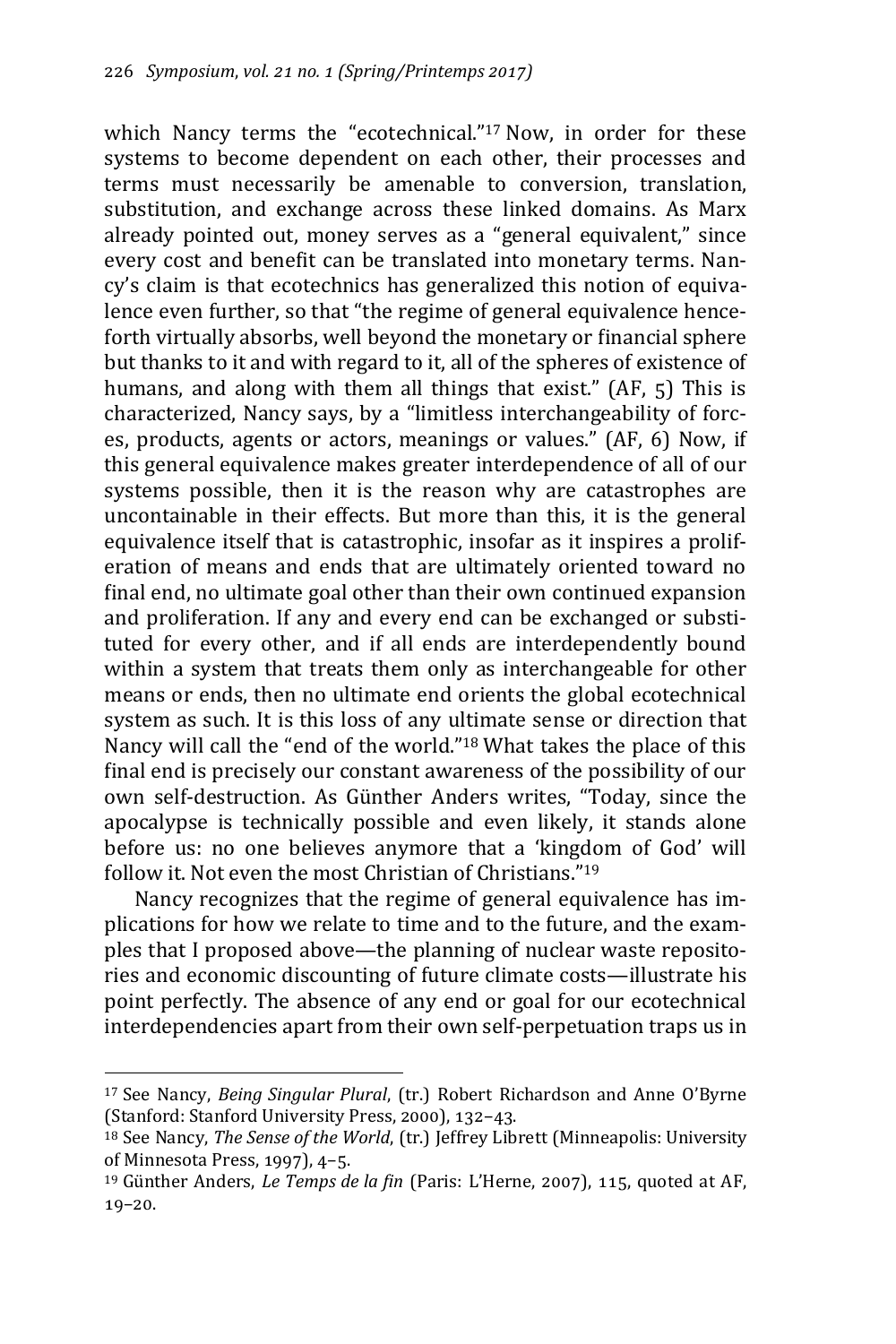a cycle of planning and management of the future in general, although this future is itself characterized by no end or goal beyond "sustaining" further ecotechnical proliferation. Furthermore, the extrapolation of the past to calculate the future demonstrates the sway of general equivalence in our understanding of time, since each chronological present moment is substitutable for every other. As an example of technological interdependence, Nancy refers to the "determination of an 'atomic time' independent of earthly time and necessary for the worldwide synchronization required by the many digital activities of communication, calculation, exchange, and so forth." (AF. 31) But this ecotechnical innovation takes on ecoeschatological implications once it rewrites our very relationship to past, present, and future. As Nancy puts it, "No culture has lived as our modern culture has in the endless accumulation of archives and expectations. No culture has made present the past and the future to the point of removing the present from its own passage." (AF, 40) The alternative here is to recognize the *non-equivalence* of the singularities, the absolutely unique and non-substitutable events and moments, that compose our quotidian experience, and thereby to deepen our respect for the present. In Nancy's words again, "What would be decisive, then, would be to think in the present and to think the present. No longer the end of ends to come, or even a felicitous dispersion of ends, but the present as the element of the near-athand." (AF. 37) Since the aim here is to respect the non-equivalence of the present, we might call this a proposal for ontological or temporal justice. In other words, justice requires respecting the nonsubstitutability of the present, and this involves breaking the fermata that holds each moment indefinitely suspended along a continuum of geologically extended time.

I am not suggesting that deepening our respect for the present relieves us of the responsibility to plan, to anticipate the consequences of our actions, and above all to consider the singularity of all those, human and otherwise, whose existence has been put in jeopardy by the juggernaut of ecotechnical globalization. Temporal justice only makes sense alongside environmental justice. As Derrida has insisted on many occasions, the incalculability of the to-come does not eliminate the need for calculation (and David Wood has also made this point compellingly in his essay, "On Being Haunted by the Future"20). But Derrida is right to point out that there is an absolute interruption between what our calculations can predict and the

<sup>20</sup> David Wood, "On Being Haunted by the Future," *Research in Phenomenology*, vol. 36 (2006): 274–98.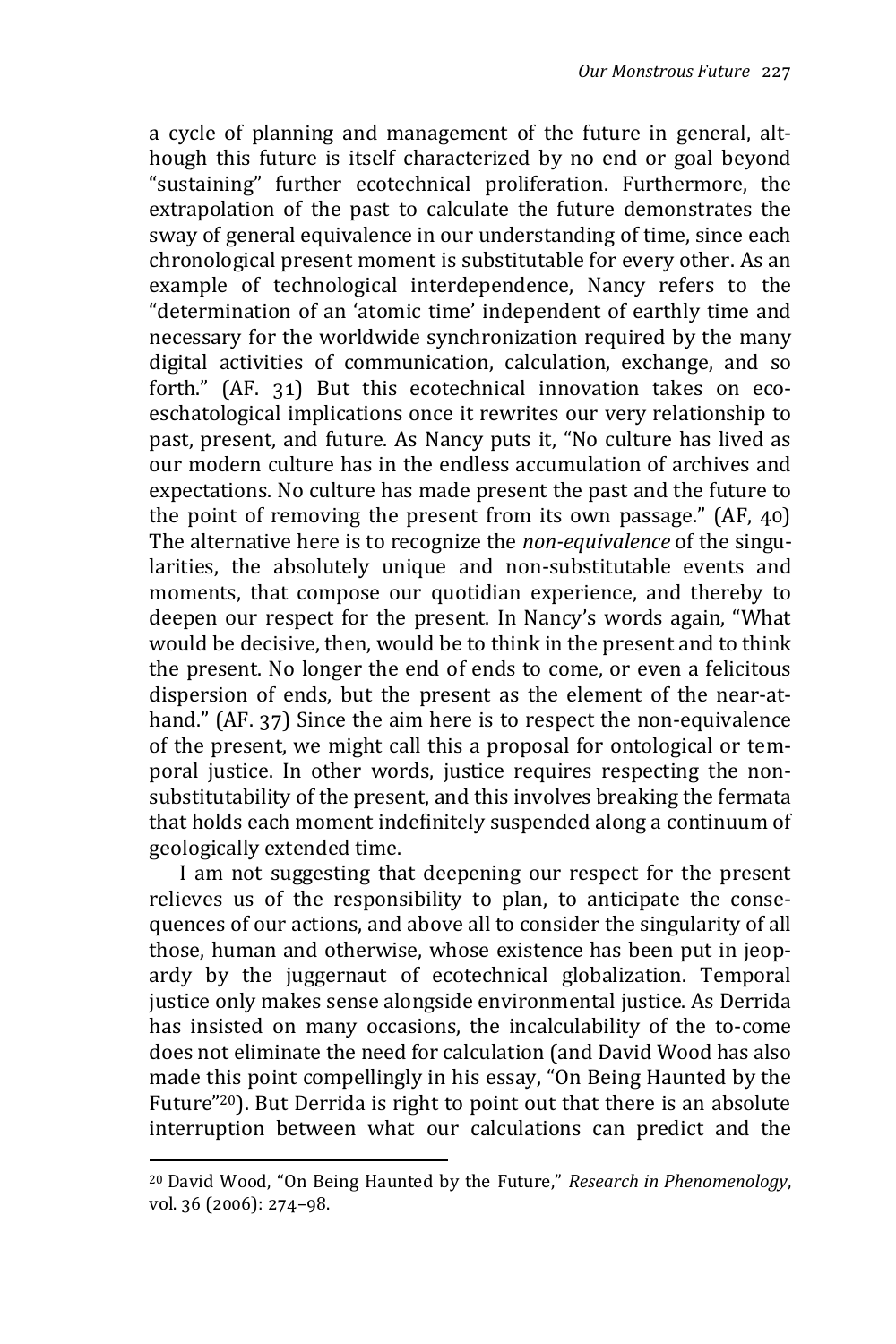uncertainty of the events to come, and the ethical moment of decision lies in that interruption. To program the future based on calculations, as global sustainability has attempted to do, forecloses our responsibility toward the future as well as the present; it is precisely an ethical failure to respect the true monstrousness of the future. Yet this asks more of us than simply recognizing that the future will inevitably exceed whatever our eco-eschatological imaginaries project. It also concerns the way that these fantasies of the future, by lodging a temporal fermata over the present, foreclose our engagement with this world here and now.

One danger that such foreclosure introduces is the likelihood of an autoimmunitary response, by which our own efforts to manage the incalculable precisely bring about the worst. The Cold War provides plenty of illustrations of how this logic works. Our contemporary eco-eschatological narrative emerged within the context of the Cold War and perpetuates certain features of its logic, as can be seen explicitly in Rachel Carson's *Silent Spring*, published in the weeks running up to the 1962 Cuban Missile Crisis.<sup>21</sup> Just as the phantasmic character of nuclear destruction anticipates and informs our current eco-apocalyptic obsessions, so do its strategies of deterrence prepare the way for game-theoretical modeling in international climate policy. As an example of how such efforts to calculate the future hinge on and fail to manage the incalculable, allow me to share with you one hair-raising example from documents declassified by the US National Security Agency in 2013.<sup>22</sup> On January 24, 1961, a B-52 bomber carrying two 4-megaton nuclear bombs broke up in mid-air and crashed near Greensboro, North Carolina. Luckily, each of the bombs had six safety mechanisms to prevent detonation. Unluckily, in the case of one of the bomb, five of these safety mechanisms did not work, and the documents confirm that a single low-voltage

 $\overline{a}$ 

<sup>21</sup> For example, Carson writes that "Along with the possibility of the extinction of mankind by nuclear war, the central problem of our age has therefore become the contamination of man's total environment with such substances of incredible potential for harm—substances that accumulate in the tissues of plants and animals and even penetrate the germ cells to shatter or alter the very material of heredity upon which the shape of the future depends." Rachel Carson, *Silent Spring* (Boston: Haughton Mifflin Company, 1962; reprinted 1994), 8.

<sup>22</sup> "Goldsboro Revisited: Account of Hydrogen Bomb Near-Disaster Over North Carolina – Declassified Document," *The Guardian*, 20 September 2013, [https://www.theguardian.com/world/interactive/2013/sep/20/goldsbororevisited-declassified-document]. See also "New Details on the 1961 Goldsboro

Nuclear Accident," The National Security Archive, The George Washington University, posted 9 June 2014, [http://nsarchive.gwu.edu/nukevault/ebb475/]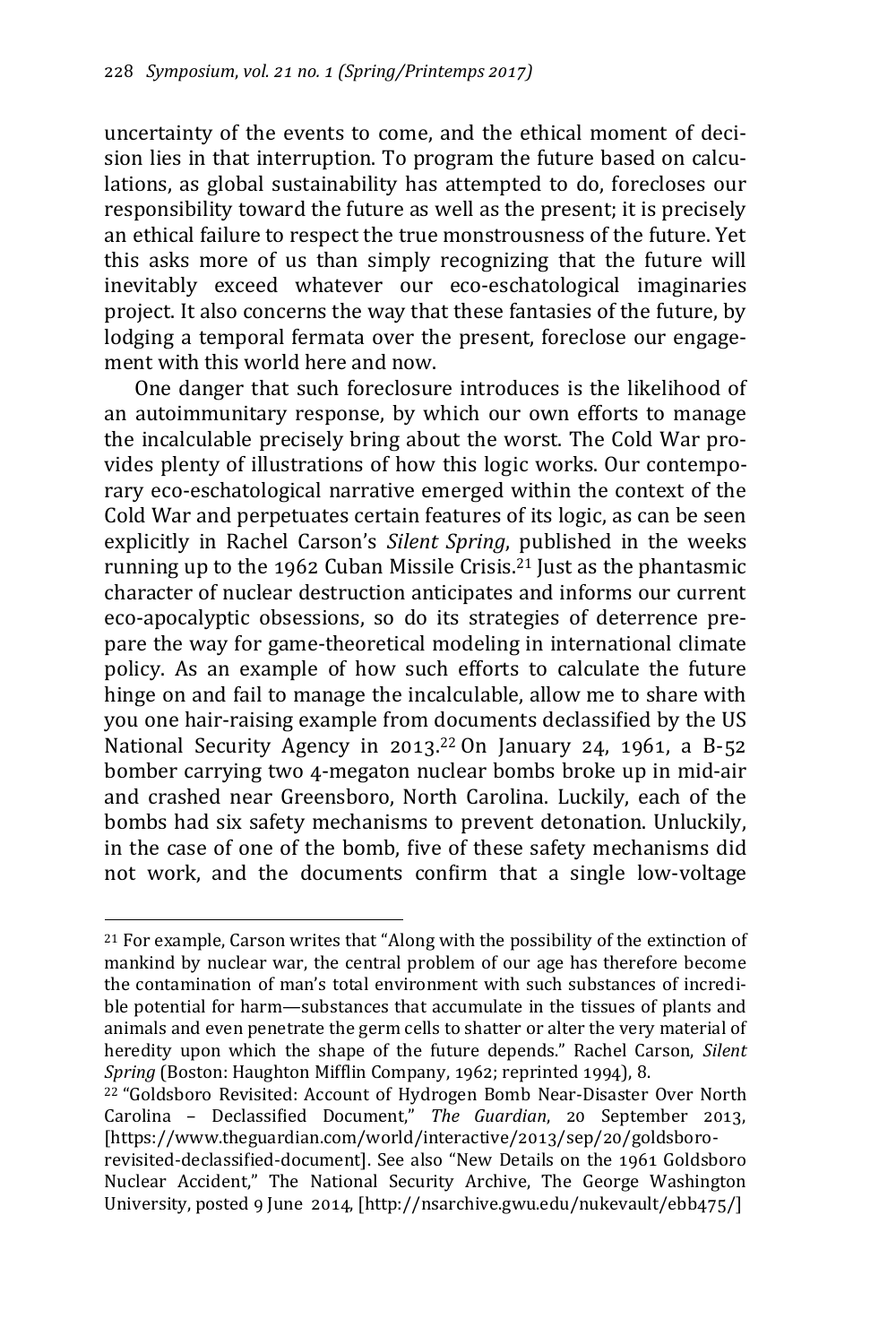switch was the only thing that prevented detonation. According to the bomb disposal expert who was on the scene, each bomb had more than 250 times the explosive power of the Hiroshima bomb, which means more explosive power than all of the munitions, conventional and nuclear, that have ever been detonated on our planet combined. He also said, in an interview in 2011, that "As far as I'm concerned we came damn close to having a Bay of North Carolina.… The nuclear explosion would have completely changed the Eastern seaboard if it had gone off."<sup>23</sup> Now, since I was born on the Eastern seaboard post-1961, it seems fair to say that my existence might also have hinged on this single low-voltage switch. This is a truly insane example, but it is not the only one, and I encourage you to google "military nuclear accidents" to get the full picture of what autoimmunitary logic looks like. But let me just point out that schemes for geoengineering as a response to climate collapse—and these options are certainly being developed in certain quarters today—are even more frightening. Such scenarios carry us beyond an isolated nuclear explosion, and not only because they escape all hope of calculability in terms of their possible effects. They are truly catastrophic in terms of the ultimate reach of substitutability and equivalence that they take for granted, since they show no hesitation about exchanging the world that we have for a world that we fantastically project.

This returns us, finally, to our apocalyptic vision of the world, which approaches everything within the world, and the very sense of the world itself, against a background of absolute contingency or nothingness, vulnerable to total destruction. By threatening things with the specter of their own annihilation, and therefore silhouetting them against the screen of nothingness, we force their presentation into self-identity, positivity, immanence; they either fully are or fully are not. But, as Merleau-Ponty already points out, this framing is a denaturing of the thing: "Is not thinking the thing against the background of nothingness a double error, with regard to the thing and with regard to nothingness, and, by silhouetting it against nothingness, do we not completely denature the thing? Are not the identity, the positivity, the plenitude of the thing—reduced to what they signify in the context in which experience reaches them—quite

 $\overline{a}$ 

<sup>23</sup> Michael Baker, "Jack and the Demon Core: The Story of How Alumnus Jack ReVelle Helped Save America From Nuclear Disaster," *State: The Official Magazine of Oklahoma State University*, [https://statemagazine.okstate.edu/ ReVelle\_Nuclear\_Weapons]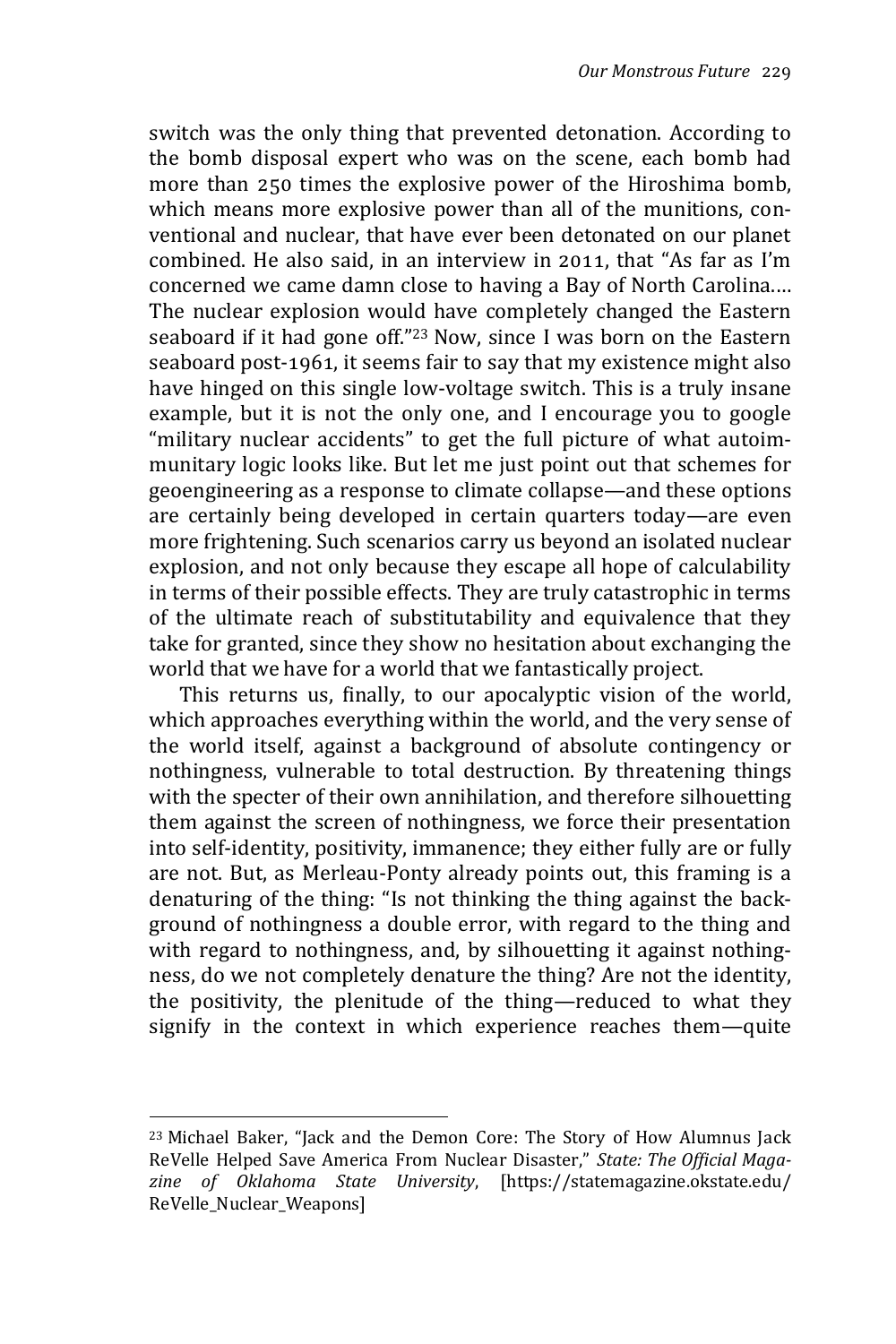insufficient to define our openness upon 'something'?"<sup>24</sup> As Nancy adds, "destruction takes place in the world and not vice versa," which is why he enjoins us to "learn to stop dreaming of the end, to stop justifying it.… [W]e need to take our leave of the romantic-historical mode of thinking that promises an apotheosis or an apocalypse—or both, one in the other" and rediscover the resistance of existence itself as spacing and permanent revolution.<sup>25</sup> This requires not a better architecture of the future, a building of ever more vivid ecoeschatological narratives of apocalypse, but a deepening of our exposure to and within the present.

*tat30@psu.edu*

 $\overline{a}$ 

<sup>24</sup> Maurice Merleau-Ponty, *The Visible and the Invisible*, (tr.) Alphonso Lingis (Evanston: Northwestern University Press, 1968), 162.

<sup>25</sup> Nancy, *A Finite Thinking*, (ed.) Simon Sparks (Stanford: Stanford University Press, 2003), 85, 87.